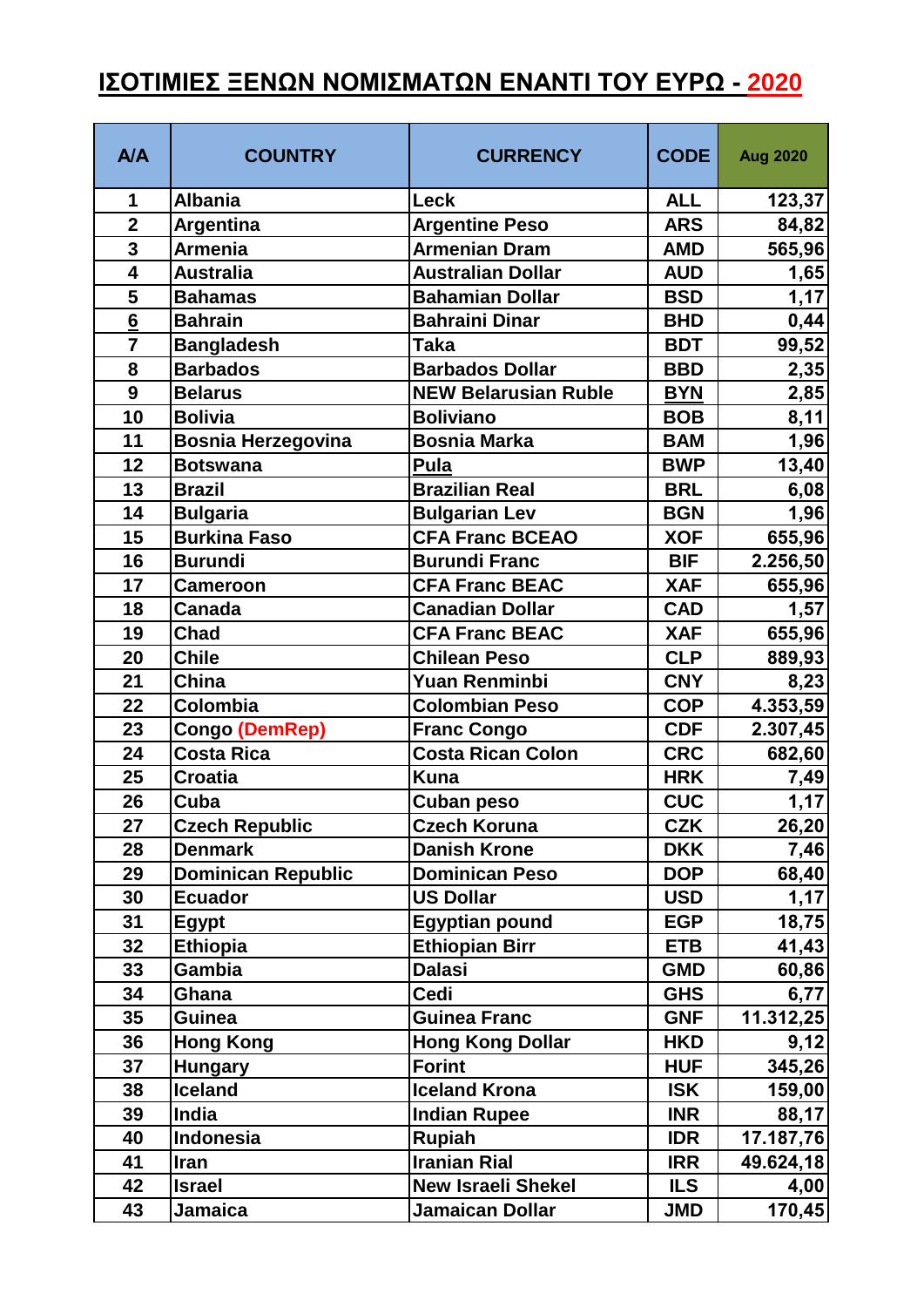| <b>A/A</b> | <b>COUNTRY</b>      | <b>CURRENCY</b>           | <b>CODE</b> | <b>Aug 2020</b> |
|------------|---------------------|---------------------------|-------------|-----------------|
| 44         | Japan               | <b>Japanese Yen</b>       | <b>JPY</b>  | 123,69          |
| 45         | Jordan              | Jordanian Dinar           | <b>JOD</b>  | 0,83            |
| 46         | <b>Kazakhstan</b>   | <b>Tenge</b>              | <b>KZT</b>  | 493,33          |
| 47         | Kenya               | <b>Kenyan Shilling</b>    | <b>KES</b>  | 126,54          |
| 48         | <b>Kuwait</b>       | <b>Kuwaiti Dinar</b>      | <b>KWD</b>  | 0,36            |
| 49         | Lebanon             | <b>Lebanese Pound</b>     | <b>LBP</b>  | 1.779,02        |
| 50         | Libya               | <b>Libyan Dinar</b>       | <b>LYD</b>  | 1,61            |
| 51         | <b>Madagascar</b>   | <b>Malagasy Ariary</b>    | <b>MGA</b>  | 4.517,84        |
| 52         | <b>Malawi</b>       | <b>Kwacha</b>             | <b>MWK</b>  | 864,96          |
| 53         | <b>Malaysia</b>     | <b>Malaysian Ringgit</b>  | <b>MYR</b>  | 4,99            |
| 54         | <b>Maldive Is.</b>  | <b>Rufiyaa</b>            | <b>MVR</b>  | 18, 10          |
| 55         | <b>Mauritania</b>   | Ouguiya                   | <b>MRU</b>  | 43,82           |
| 56         | <b>Mauritius</b>    | <b>Maur Rupee</b>         | <b>MUR</b>  | 47,15           |
| 57         | <b>Mexico</b>       | <b>Mexican Peso</b>       | <b>MXN</b>  | 25,90           |
| 58         | <b>Moldova</b>      | <b>Moldovan Leu</b>       | <b>MDL</b>  | 20,02           |
| 59         | <b>Mongolia</b>     | <b>Tugrik</b>             | <b>MNT</b>  | 3.343,94        |
| 60         | <b>Morocco</b>      | <b>Moroccan Dirham</b>    | <b>MAD</b>  | 10,91           |
| 61         | <b>Mozambique</b>   | <b>Meticai</b>            | <b>MZN</b>  | 82,89           |
| 62         | <b>Namibia</b>      | <b>Namibian Dollar</b>    | <b>NAD</b>  | 19,72           |
| 63         | <b>Nepal</b>        | <b>Nepalese Rupee</b>     | <b>NPR</b>  | 141,36          |
| 64         | <b>New Zealand</b>  | <b>New Zealand Dollar</b> | <b>NZD</b>  | 1,77            |
| 65         | Nicaragua           | <b>Cordoba Oro</b>        | <b>NIO</b>  | 40,69           |
| 66         | <b>Niger Rep</b>    | <b>CFA Franc BCEAO</b>    | <b>XOF</b>  | 655,96          |
| 67         | Nigeria             | <b>Naira</b>              | <b>NGN</b>  | 455,28          |
| 68         | <b>Norway</b>       | Norwegian Krone           | <b>NOK</b>  | 10,65           |
| 69         | Oman                | <b>Rial Omani</b>         | <b>OMR</b>  | 0,45            |
| 70         | <b>Pakistan</b>     | <b>Pakistan Rupee</b>     | <b>PKR</b>  | 196,40          |
| 71         | Panama              | <b>Balboa</b>             | <b>PAB</b>  | 1,17            |
| 72         | Peru                | <b>Nuevo Sol</b>          | <b>PEN</b>  | 4,11            |
| 73         | <b>Philippines</b>  | <b>Philippine Peso</b>    | <b>PHP</b>  | 57,79           |
| 74         | <b>Poland</b>       | <b>Zloty</b>              | <b>PLN</b>  | 4,44            |
| 75         | Qatar               | Qatari Riyal              | QAR         | 4,28            |
| 76         | Romania             | <b>New Leu</b>            | <b>RON</b>  | 4,81            |
| 77         | <b>Russia</b>       | <b>Russian Ruble</b>      | <b>RUB</b>  | 85,45           |
| 78         | Rwanda              | <b>Rwanda Franc</b>       | <b>RWF</b>  | 1.122, 31       |
| 79         | Saudi Arabia        | Saudi Riyal               | <b>SAR</b>  | 4,42            |
| 80         | Senegal             | <b>CFA Franc BCEAO</b>    | <b>XOF</b>  | 655,96          |
| 81         | <b>Serbia</b>       | <b>Dinar</b>              | <b>RSD</b>  | 117,93          |
| 82         | <b>Seychelles</b>   | <b>Seychelles Rupee</b>   | <b>SCR</b>  | 20,85           |
| 83         | <b>Sierra Leone</b> | Leone                     | <b>SLL</b>  | 11.566,44       |
| 84         | <b>Singapore</b>    | <b>Singapore Dollar</b>   | <b>SGD</b>  | 1,62            |
| 85         | <b>South Africa</b> | Rand                      | <b>ZAR</b>  | 19,46           |
| 86         | <b>South Korea</b>  | Won                       | <b>KRW</b>  | 1.405,46        |
| 87         | <b>Sri Lanka</b>    | <b>Sri Lanka Rupee</b>    | <b>LKR</b>  | 218,44          |
| 88         | <b>Sudan Rep</b>    | <b>Sudanise Pound</b>     | <b>SDG</b>  | 64,97           |
| 89         | <b>Swaziland</b>    | Lilangeni                 | <b>SZL</b>  | 19,72           |